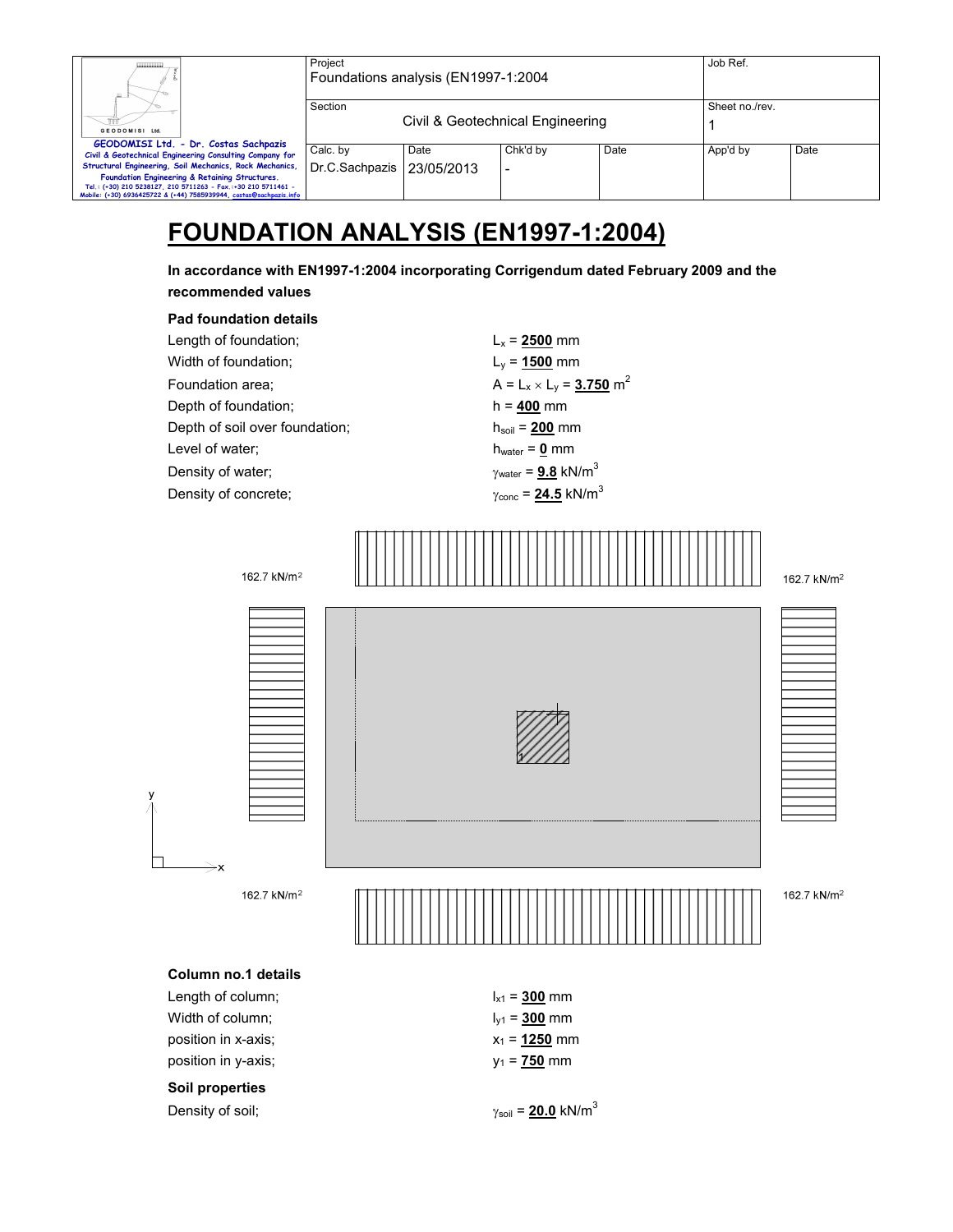|                                                                                                                                     | Project                             |            |                                                                          |                                                                                                                 | Job Ref.                                                                                                                                                                                                                                 |      |  |  |
|-------------------------------------------------------------------------------------------------------------------------------------|-------------------------------------|------------|--------------------------------------------------------------------------|-----------------------------------------------------------------------------------------------------------------|------------------------------------------------------------------------------------------------------------------------------------------------------------------------------------------------------------------------------------------|------|--|--|
|                                                                                                                                     | Foundations analysis (EN1997-1:2004 |            |                                                                          |                                                                                                                 |                                                                                                                                                                                                                                          |      |  |  |
|                                                                                                                                     | Section                             |            |                                                                          | Sheet no./rev.                                                                                                  |                                                                                                                                                                                                                                          |      |  |  |
| GEODOMISI Ltd.                                                                                                                      |                                     |            | Civil & Geotechnical Engineering                                         |                                                                                                                 | 1                                                                                                                                                                                                                                        |      |  |  |
| GEODOMISI Ltd. - Dr. Costas Sachpazis<br>Civil & Geotechnical Engineering Consulting Company for                                    | Calc. by                            | Date       | Chk'd by                                                                 | Date                                                                                                            | App'd by                                                                                                                                                                                                                                 | Date |  |  |
| Structural Engineering, Soil Mechanics, Rock Mechanics,<br>Foundation Engineering & Retaining Structures.                           | Dr.C.Sachpazis                      | 23/05/2013 |                                                                          |                                                                                                                 |                                                                                                                                                                                                                                          |      |  |  |
| Tel.: (+30) 210 5238127, 210 5711263 - Fax.:+30 210 5711461 -<br>Mobile: (+30) 6936425722 & (+44) 7585939944, costas@sachpazis.info |                                     |            |                                                                          |                                                                                                                 |                                                                                                                                                                                                                                          |      |  |  |
| Characteristic cohesion;                                                                                                            |                                     |            | $c'_{k} = 0$ kN/m <sup>2</sup>                                           |                                                                                                                 |                                                                                                                                                                                                                                          |      |  |  |
| Characteristic effective shear resistance angle;                                                                                    |                                     |            | $\phi'_{k}$ = 29 deg                                                     |                                                                                                                 |                                                                                                                                                                                                                                          |      |  |  |
| Characteristic friction angle;                                                                                                      |                                     |            | $\delta_{k}$ = 22 deg                                                    |                                                                                                                 |                                                                                                                                                                                                                                          |      |  |  |
| <b>Foundation loads</b>                                                                                                             |                                     |            |                                                                          |                                                                                                                 |                                                                                                                                                                                                                                          |      |  |  |
| Self weight;                                                                                                                        |                                     |            | $F_{\text{swt}} = h \times \gamma_{\text{conc}} = 9.8$ kN/m <sup>2</sup> |                                                                                                                 |                                                                                                                                                                                                                                          |      |  |  |
| Soil weight;                                                                                                                        |                                     |            |                                                                          | $F_{\text{soil}} = h_{\text{soil}} \times \gamma_{\text{soil}} = 4.0 \text{ kN/m}^2$                            |                                                                                                                                                                                                                                          |      |  |  |
| Column no.1 loads                                                                                                                   |                                     |            |                                                                          |                                                                                                                 |                                                                                                                                                                                                                                          |      |  |  |
| Permanent load in x;                                                                                                                |                                     |            | $F_{Gx1} = 10.0$ kN                                                      |                                                                                                                 |                                                                                                                                                                                                                                          |      |  |  |
| Permanent load in y;                                                                                                                |                                     |            | $F_{\text{Gy1}} = 5.0 \text{ kN}$                                        |                                                                                                                 |                                                                                                                                                                                                                                          |      |  |  |
| Permanent load in z;                                                                                                                |                                     |            | $F_{Gz1} = 200.0$ kN                                                     |                                                                                                                 |                                                                                                                                                                                                                                          |      |  |  |
| Variable load in x;                                                                                                                 |                                     |            | $F_{Qx1} = 15.0$ kN                                                      |                                                                                                                 |                                                                                                                                                                                                                                          |      |  |  |
| Variable load in y;                                                                                                                 |                                     |            | $F_{Qy1} = 20.0$ kN                                                      |                                                                                                                 |                                                                                                                                                                                                                                          |      |  |  |
| Variable load in z;                                                                                                                 |                                     |            | $F_{QZ1} = 165.0$ kN                                                     |                                                                                                                 |                                                                                                                                                                                                                                          |      |  |  |
| Permanent moment in x;                                                                                                              |                                     |            | $M_{Gx1} = 15.0$ kNm<br>$M_{\text{Gy1}} = 40.0 \text{ kNm}$              |                                                                                                                 |                                                                                                                                                                                                                                          |      |  |  |
| Permanent moment in y;<br>Variable moment in x;                                                                                     |                                     |            | $M_{Qx1} = 10.0$ kNm                                                     |                                                                                                                 |                                                                                                                                                                                                                                          |      |  |  |
| Variable moment in y;                                                                                                               |                                     |            | $M_{Qy1} = 8.0$ kNm                                                      |                                                                                                                 |                                                                                                                                                                                                                                          |      |  |  |
|                                                                                                                                     |                                     |            |                                                                          |                                                                                                                 |                                                                                                                                                                                                                                          |      |  |  |
| <b>Partial factors on actions - Combination1</b>                                                                                    |                                     |            |                                                                          |                                                                                                                 |                                                                                                                                                                                                                                          |      |  |  |
| Permanent unfavourable action - Table A.3;                                                                                          |                                     |            | $γ$ <sub>G</sub> = <u>1.35</u>                                           |                                                                                                                 |                                                                                                                                                                                                                                          |      |  |  |
| Permanent favourable action - Table A.3;                                                                                            |                                     |            | $\gamma_{\text{Gf}} = 1.00$                                              |                                                                                                                 |                                                                                                                                                                                                                                          |      |  |  |
| Variable unfavourable action - Table A.3;                                                                                           |                                     |            | $γ$ <sub>Q</sub> = <u>1.50</u>                                           |                                                                                                                 |                                                                                                                                                                                                                                          |      |  |  |
| Variable favourable action - Table A.3;                                                                                             |                                     |            | $\gamma_{Qf} = 0.00$                                                     |                                                                                                                 |                                                                                                                                                                                                                                          |      |  |  |
| Partial factors for soil parameters - Combination1                                                                                  |                                     |            |                                                                          |                                                                                                                 |                                                                                                                                                                                                                                          |      |  |  |
| Angle of shearing resistance - Table A.4;                                                                                           |                                     |            | $\gamma_{\phi} = 1.00$                                                   |                                                                                                                 |                                                                                                                                                                                                                                          |      |  |  |
| Effective cohesion - Table A.4;                                                                                                     |                                     |            | $\gamma_{c'} = 1.00$                                                     |                                                                                                                 |                                                                                                                                                                                                                                          |      |  |  |
| Weight density - Table A.4;                                                                                                         |                                     |            | $γγ = 1.00$                                                              |                                                                                                                 |                                                                                                                                                                                                                                          |      |  |  |
| Partial factors for spread foundations - Combination1                                                                               |                                     |            |                                                                          |                                                                                                                 |                                                                                                                                                                                                                                          |      |  |  |
| Bearing - Table A.5;                                                                                                                |                                     |            | $\gamma_{\rm R.V} = 1.00$                                                |                                                                                                                 |                                                                                                                                                                                                                                          |      |  |  |
| Sliding - Table A.5;                                                                                                                |                                     |            | $\gamma_{\rm R.h} = 1.00$                                                |                                                                                                                 |                                                                                                                                                                                                                                          |      |  |  |
| Bearing resistance (Section 6.5.2)                                                                                                  |                                     |            |                                                                          |                                                                                                                 |                                                                                                                                                                                                                                          |      |  |  |
| <b>Forces on foundation</b>                                                                                                         |                                     |            |                                                                          |                                                                                                                 |                                                                                                                                                                                                                                          |      |  |  |
| Force in x-axis;                                                                                                                    |                                     |            |                                                                          | $F_{dx}$ = $\gamma$ <sub>G</sub> $\times$ $F_{Gx1}$ + $\gamma$ <sub>Q</sub> $\times$ $F_{Qx1}$ = <b>36.0</b> kN |                                                                                                                                                                                                                                          |      |  |  |
| Force in y-axis;                                                                                                                    |                                     |            |                                                                          | $F_{dy} = \gamma_G \times F_{Gy1} + \gamma_Q \times F_{Qy1} = 36.8$ kN                                          |                                                                                                                                                                                                                                          |      |  |  |
| Force in z-axis;                                                                                                                    |                                     |            |                                                                          |                                                                                                                 | $F_{dz} = \gamma_G \times (A \times (F_{swt} + F_{soil}) + F_{Gz1}) + \gamma_Q \times F_{Qz1} =$                                                                                                                                         |      |  |  |
|                                                                                                                                     |                                     |            | <u>587.4</u> kN                                                          |                                                                                                                 |                                                                                                                                                                                                                                          |      |  |  |
| <b>Moments on foundation</b>                                                                                                        |                                     |            |                                                                          |                                                                                                                 |                                                                                                                                                                                                                                          |      |  |  |
| Moment in x-axis;                                                                                                                   |                                     |            |                                                                          |                                                                                                                 | $M_{dx} = \gamma_G \times (A \times (F_{swt} + F_{soil}) \times L_x / 2 + F_{Gz1} \times x_1) + \gamma_G$                                                                                                                                |      |  |  |
|                                                                                                                                     |                                     |            |                                                                          |                                                                                                                 | $\times$ M <sub>Gx1</sub> + $\gamma$ <sub>Q</sub> $\times$ F <sub>Qz1</sub> $\times$ <b>x</b> <sub>1</sub> + $\gamma$ <sub>Q</sub> $\times$ M <sub>Qx1</sub> + ( $\gamma$ <sub>G</sub> $\times$ F <sub>Gx1</sub> + $\gamma$ <sub>Q</sub> |      |  |  |
|                                                                                                                                     |                                     |            | $\times$ F <sub>Qx1</sub> ) $\times$ h = <u>783.9</u> kNm                |                                                                                                                 |                                                                                                                                                                                                                                          |      |  |  |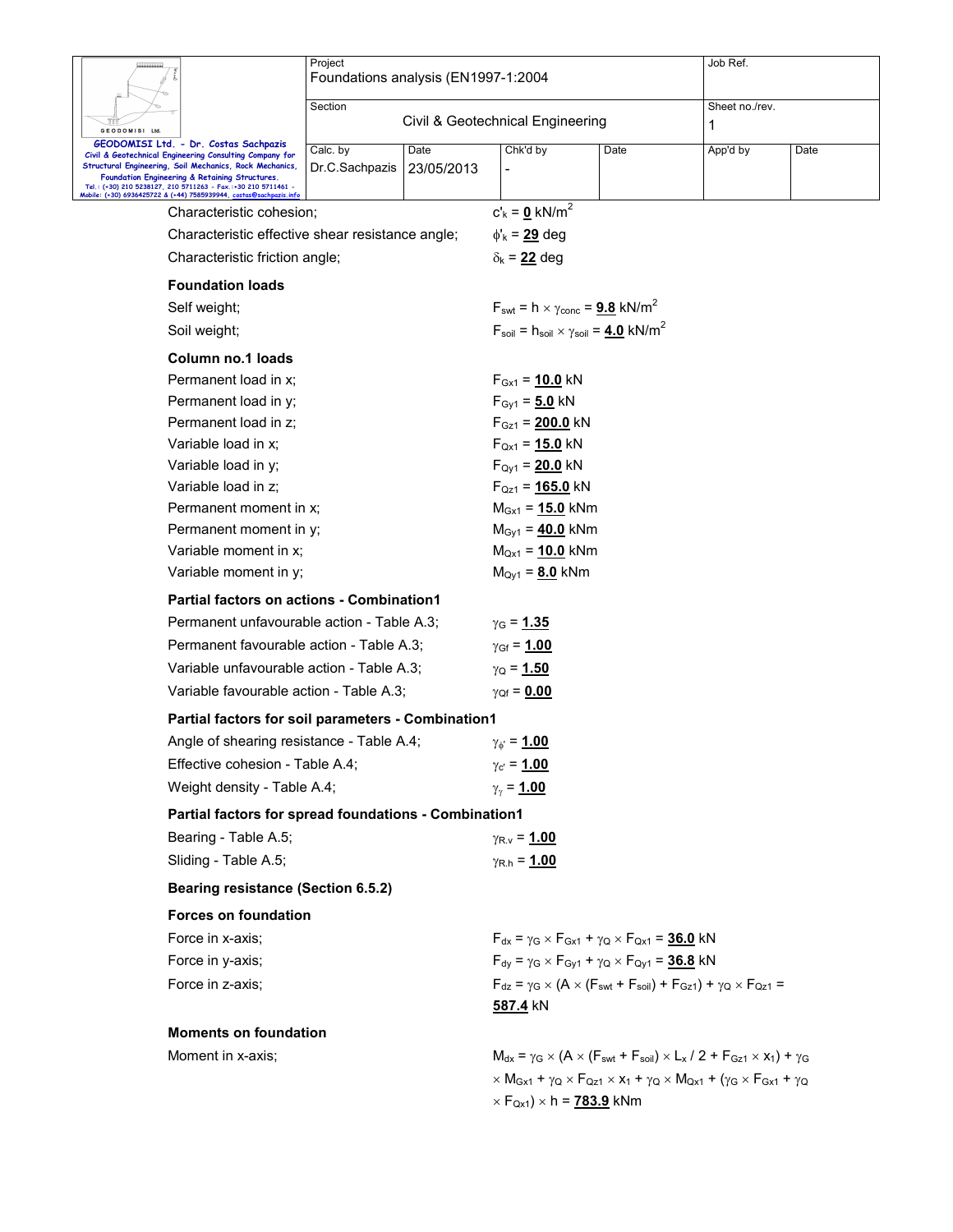|                                                                                                                                                                                                                                                                                                                                                     | Project<br>Foundations analysis (EN1997-1:2004 |                    |                                                         |                                                                                                                   | Job Ref.                                                                                                                                                                                                                                 |      |
|-----------------------------------------------------------------------------------------------------------------------------------------------------------------------------------------------------------------------------------------------------------------------------------------------------------------------------------------------------|------------------------------------------------|--------------------|---------------------------------------------------------|-------------------------------------------------------------------------------------------------------------------|------------------------------------------------------------------------------------------------------------------------------------------------------------------------------------------------------------------------------------------|------|
|                                                                                                                                                                                                                                                                                                                                                     | Section                                        |                    |                                                         |                                                                                                                   | Sheet no./rev.                                                                                                                                                                                                                           |      |
| <b>GEODOMISI Ltd</b>                                                                                                                                                                                                                                                                                                                                | Civil & Geotechnical Engineering               |                    |                                                         |                                                                                                                   | 1                                                                                                                                                                                                                                        |      |
| GEODOMISI Ltd. - Dr. Costas Sachpazis<br>Civil & Geotechnical Engineering Consulting Company for<br>Structural Engineering, Soil Mechanics, Rock Mechanics,<br>Foundation Engineering & Retaining Structures.<br>Tel.: (+30) 210 5238127, 210 5711263 - Fax.:+30 210 5711461 -<br>Mobile: (+30) 6936425722 & (+44) 7585939944, costas@sachpazis.inf | Calc. by<br>Dr.C.Sachpazis                     | Date<br>23/05/2013 | Chk'd by                                                | Date                                                                                                              | App'd by                                                                                                                                                                                                                                 | Date |
| Moment in y-axis;                                                                                                                                                                                                                                                                                                                                   |                                                |                    |                                                         |                                                                                                                   | $M_{\text{dv}} = \gamma_G \times (A \times (F_{\text{swt}} + F_{\text{soil}}) \times L_v / 2 + F_{\text{Gz1}} \times y_1) + \gamma_G$                                                                                                    |      |
|                                                                                                                                                                                                                                                                                                                                                     |                                                |                    |                                                         |                                                                                                                   | $\times$ M <sub>Gv1</sub> + $\gamma$ <sub>Q</sub> $\times$ F <sub>Qz1</sub> $\times$ <b>y</b> <sub>1</sub> + $\gamma$ <sub>Q</sub> $\times$ M <sub>Qv1</sub> + ( $\gamma$ <sub>G</sub> $\times$ F <sub>Gv1</sub> + $\gamma$ <sub>Q</sub> |      |
|                                                                                                                                                                                                                                                                                                                                                     |                                                |                    | $\times$ F <sub>Qy1</sub> ) $\times$ h = 521.2 kNm      |                                                                                                                   |                                                                                                                                                                                                                                          |      |
| <b>Eccentricity of base reaction</b>                                                                                                                                                                                                                                                                                                                |                                                |                    |                                                         |                                                                                                                   |                                                                                                                                                                                                                                          |      |
| Eccentricity of base reaction in x-axis;                                                                                                                                                                                                                                                                                                            |                                                |                    |                                                         | $e_x = M_{dx} / F_{dz} - L_x / 2 = 85$ mm                                                                         |                                                                                                                                                                                                                                          |      |
| Eccentricity of base reaction in y-axis;                                                                                                                                                                                                                                                                                                            |                                                |                    |                                                         | $e_v = M_{dv} / F_{dz} - L_v / 2 = 137$ mm                                                                        |                                                                                                                                                                                                                                          |      |
| <b>Effective area of base</b>                                                                                                                                                                                                                                                                                                                       |                                                |                    |                                                         |                                                                                                                   |                                                                                                                                                                                                                                          |      |
| Effective length;                                                                                                                                                                                                                                                                                                                                   |                                                |                    | $L'_{x} = L_{x} - 2 \times e_{x} = 2331$ mm             |                                                                                                                   |                                                                                                                                                                                                                                          |      |
| Effective width:                                                                                                                                                                                                                                                                                                                                    |                                                |                    | $L'_y = L_y - 2 \times e_y = 1225$ mm                   |                                                                                                                   |                                                                                                                                                                                                                                          |      |
| Effective area;                                                                                                                                                                                                                                                                                                                                     |                                                |                    | $A' = L'_{x} \times L'_{y} = 2.856$ m <sup>2</sup>      |                                                                                                                   |                                                                                                                                                                                                                                          |      |
| Pad base pressure                                                                                                                                                                                                                                                                                                                                   |                                                |                    |                                                         |                                                                                                                   |                                                                                                                                                                                                                                          |      |
| Design base pressure;                                                                                                                                                                                                                                                                                                                               |                                                |                    | $f_{dz} = F_{dz} / A' = 205.7$ kN/m <sup>2</sup>        |                                                                                                                   |                                                                                                                                                                                                                                          |      |
| Net ultimate bearing capacity under drained conditions (Annex D.4)                                                                                                                                                                                                                                                                                  |                                                |                    |                                                         |                                                                                                                   |                                                                                                                                                                                                                                          |      |
| Design angle of shearing resistance;                                                                                                                                                                                                                                                                                                                |                                                |                    |                                                         | $\phi'_{d}$ = atan(tan( $\phi'_{k}$ ) / $\gamma_{\phi'}$ ) = 29.000 deg                                           |                                                                                                                                                                                                                                          |      |
| Design effective cohesion;                                                                                                                                                                                                                                                                                                                          |                                                |                    | $c'_{d} = c'_{k}/\gamma_{c'} = 0.000$ kN/m <sup>2</sup> |                                                                                                                   |                                                                                                                                                                                                                                          |      |
| Effective overburden pressure;                                                                                                                                                                                                                                                                                                                      |                                                |                    |                                                         |                                                                                                                   | $q = (h + h_{\text{soil}}) \times \gamma_{\text{soil}}$ - $h_{\text{water}} \times \gamma_{\text{water}} = 12.000 \text{ kN/m}^2$                                                                                                        |      |
| Design effective overburden pressure;                                                                                                                                                                                                                                                                                                               |                                                |                    | q' = q / $\gamma_{\gamma}$ = 12.000 kN/m <sup>2</sup>   |                                                                                                                   |                                                                                                                                                                                                                                          |      |
| Bearing resistance factors;                                                                                                                                                                                                                                                                                                                         |                                                |                    |                                                         |                                                                                                                   | $N_q = Exp(\pi \times tan(\phi_d)) \times (tan(45 deg + \phi_d / 2))^2 =$                                                                                                                                                                |      |
|                                                                                                                                                                                                                                                                                                                                                     |                                                |                    | 16.443                                                  |                                                                                                                   |                                                                                                                                                                                                                                          |      |
|                                                                                                                                                                                                                                                                                                                                                     |                                                |                    |                                                         | $N_c = (N_q - 1) \times \cot(\phi'_d) = 27.860$                                                                   |                                                                                                                                                                                                                                          |      |
|                                                                                                                                                                                                                                                                                                                                                     |                                                |                    |                                                         | $N_{\gamma} = 2 \times (N_q - 1) \times \tan(\phi_d) = 17.121$                                                    |                                                                                                                                                                                                                                          |      |
| Foundation shape factors;                                                                                                                                                                                                                                                                                                                           |                                                |                    |                                                         | $s_q = 1 + (L_v / L_x) \times \sin(\phi_d) = 1.255$                                                               |                                                                                                                                                                                                                                          |      |
|                                                                                                                                                                                                                                                                                                                                                     |                                                |                    |                                                         | $s_y = 1 - 0.3 \times (L'_y / L'_x) = 0.842$                                                                      |                                                                                                                                                                                                                                          |      |
|                                                                                                                                                                                                                                                                                                                                                     |                                                |                    |                                                         | $S_c = (S_q \times N_q - 1) / (N_q - 1) = 1.271$                                                                  |                                                                                                                                                                                                                                          |      |
| Load inclination factors;                                                                                                                                                                                                                                                                                                                           |                                                |                    |                                                         | H = $[F_{dx}^2 + F_{dy}^2]^{0.5} = 51.4$ kN                                                                       |                                                                                                                                                                                                                                          |      |
|                                                                                                                                                                                                                                                                                                                                                     |                                                |                    |                                                         | $m_v = [2 + (L_v'/L_x)] / [1 + (L_v'/L_x')] = 1.655$<br>$m_x = [2 + (L'_x / L'_y)] / [1 + (L'_x / L'_y)] = 1.345$ |                                                                                                                                                                                                                                          |      |
|                                                                                                                                                                                                                                                                                                                                                     |                                                |                    |                                                         |                                                                                                                   | $m = m_x \times cos(atan(F_{dy} / F_{dx}))^2 + m_y \times sin(atan(F_{dy} / F_{dx}))$                                                                                                                                                    |      |
|                                                                                                                                                                                                                                                                                                                                                     |                                                |                    | $(F_{dx})^2$ = 1.503                                    |                                                                                                                   |                                                                                                                                                                                                                                          |      |
|                                                                                                                                                                                                                                                                                                                                                     |                                                |                    |                                                         |                                                                                                                   | $i_a = [1 - H / (F_{dz} + A' \times C'_d \times \cot(\phi'_d))]^m = 0.871$                                                                                                                                                               |      |
|                                                                                                                                                                                                                                                                                                                                                     |                                                |                    |                                                         |                                                                                                                   | i <sub>v</sub> = [1 - H / (F <sub>dz</sub> + A' × c' <sub>d</sub> × cot( $\phi'$ <sub>d</sub> ))] <sup>m + 1</sup> = <b>0.795</b>                                                                                                        |      |
|                                                                                                                                                                                                                                                                                                                                                     |                                                |                    |                                                         | $i_c = i_a - (1 - i_a) / (N_c \times \tan(\phi'_d)) = 0.863$                                                      |                                                                                                                                                                                                                                          |      |
| Net ultimate bearing capacity;                                                                                                                                                                                                                                                                                                                      |                                                |                    |                                                         |                                                                                                                   | $n_f = c_d^{\prime} \times N_c \times s_c \times i_c + q^{\prime} \times N_q \times s_q \times i_q + 0.5 \times \gamma_{sol} \times$                                                                                                     |      |
|                                                                                                                                                                                                                                                                                                                                                     |                                                |                    |                                                         | $L_v \times N_v \times s_v \times i_v = 356.2$ kN/m <sup>2</sup>                                                  |                                                                                                                                                                                                                                          |      |
|                                                                                                                                                                                                                                                                                                                                                     |                                                |                    |                                                         |                                                                                                                   | PASS - Net ultimate bearing capacity exceeds design base pressure                                                                                                                                                                        |      |
| Sliding resistance (Section 6.5.3)                                                                                                                                                                                                                                                                                                                  |                                                |                    |                                                         |                                                                                                                   |                                                                                                                                                                                                                                          |      |
|                                                                                                                                                                                                                                                                                                                                                     |                                                |                    |                                                         |                                                                                                                   |                                                                                                                                                                                                                                          |      |

**Forces on foundation** 

| Force in x-axis: | $F_{dx}$ = $\gamma$ g × F <sub>Gx1</sub> + $\gamma$ q × F <sub>Qx1</sub> = <b>36.0</b> kN |
|------------------|-------------------------------------------------------------------------------------------|
| Force in y-axis; | $F_{dy}$ = γg × Fgy1 + γg × Fgy1 = <u>36.8</u> kN                                         |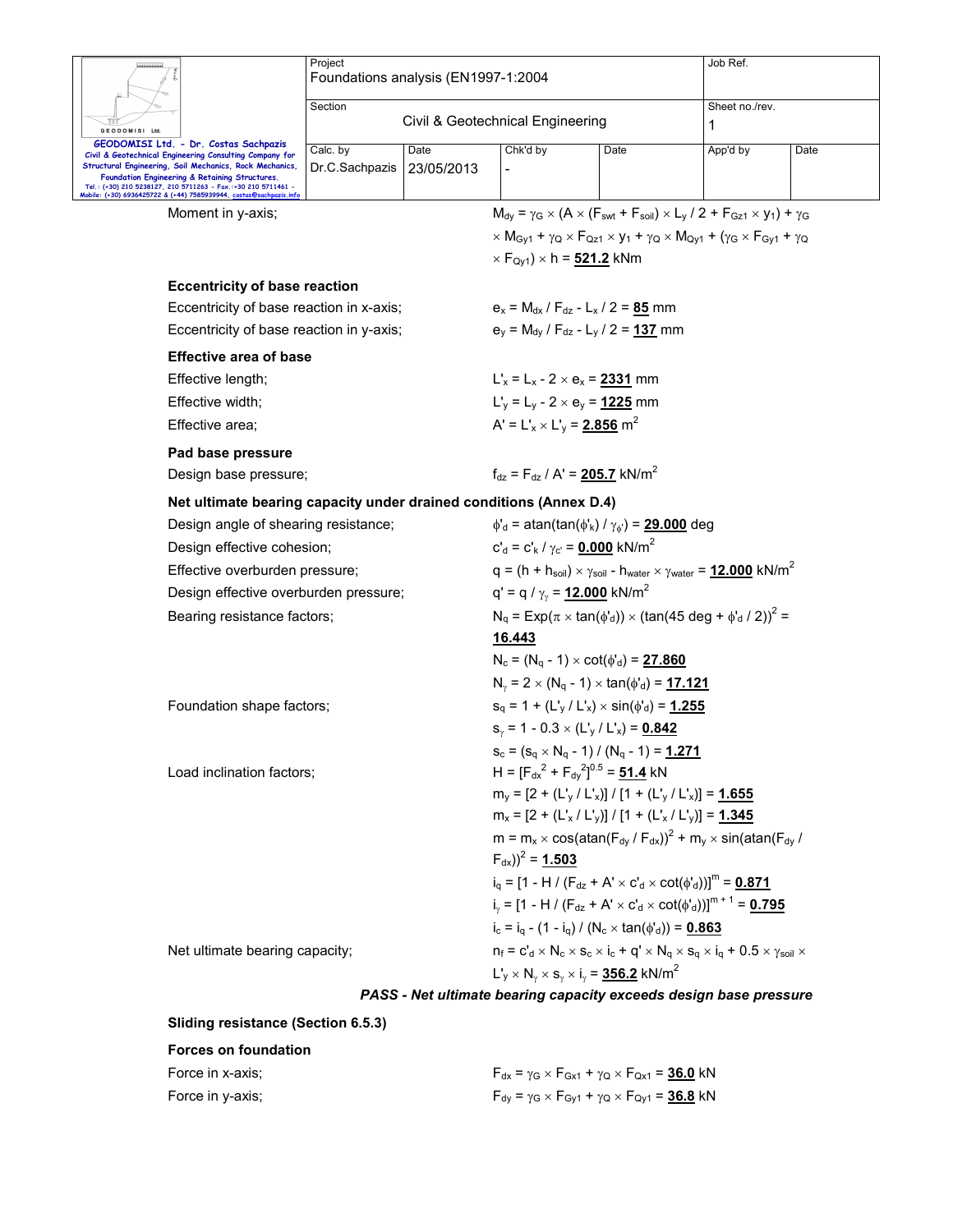|                                                                                                                        | Project<br>Foundations analysis (EN1997-1:2004 |                                  |                                                                                                                                                                                                  |                                                                        | Job Ref.                                                                                                                                                                                                                                 |      |  |  |  |
|------------------------------------------------------------------------------------------------------------------------|------------------------------------------------|----------------------------------|--------------------------------------------------------------------------------------------------------------------------------------------------------------------------------------------------|------------------------------------------------------------------------|------------------------------------------------------------------------------------------------------------------------------------------------------------------------------------------------------------------------------------------|------|--|--|--|
|                                                                                                                        |                                                |                                  |                                                                                                                                                                                                  |                                                                        |                                                                                                                                                                                                                                          |      |  |  |  |
|                                                                                                                        | Section                                        |                                  | Sheet no./rev.                                                                                                                                                                                   |                                                                        |                                                                                                                                                                                                                                          |      |  |  |  |
| GEODOMISI Ltd.                                                                                                         |                                                | Civil & Geotechnical Engineering | 1                                                                                                                                                                                                |                                                                        |                                                                                                                                                                                                                                          |      |  |  |  |
| GEODOMISI Ltd. - Dr. Costas Sachpazis<br>Civil & Geotechnical Engineering Consulting Company for                       | Calc. by                                       | Date                             | Chk'd by                                                                                                                                                                                         | Date                                                                   | App'd by                                                                                                                                                                                                                                 | Date |  |  |  |
| Structural Engineering, Soil Mechanics, Rock Mechanics,<br>Foundation Engineering & Retaining Structures.              | Dr.C.Sachpazis                                 | 23/05/2013                       |                                                                                                                                                                                                  |                                                                        |                                                                                                                                                                                                                                          |      |  |  |  |
| Tel.: (+30) 210 5238127, 210 5711263 - Fax.:+30 210 5711461 -<br>Mobile: (+30) 6936425722 & (+44) 7585939944, costas@s |                                                |                                  |                                                                                                                                                                                                  |                                                                        |                                                                                                                                                                                                                                          |      |  |  |  |
| Force in z-axis;                                                                                                       |                                                |                                  |                                                                                                                                                                                                  |                                                                        | $F_{dz} = \gamma_{Gf} \times (A \times (F_{swt} + F_{soil}) + F_{Gz1}) + \gamma_{Qf} \times F_{Qz1} =$                                                                                                                                   |      |  |  |  |
|                                                                                                                        |                                                |                                  | 251.8 kN                                                                                                                                                                                         |                                                                        |                                                                                                                                                                                                                                          |      |  |  |  |
| Sliding resistance verification (Section 6.5.3)                                                                        |                                                |                                  |                                                                                                                                                                                                  |                                                                        |                                                                                                                                                                                                                                          |      |  |  |  |
| Horizontal force on foundation;                                                                                        |                                                |                                  |                                                                                                                                                                                                  | H = $[F_{dx}^2 + F_{dy}^2]^{0.5} = 51.4$ kN                            |                                                                                                                                                                                                                                          |      |  |  |  |
| Sliding resistance (exp.6.3b);                                                                                         |                                                |                                  |                                                                                                                                                                                                  | $R_{H,d} = F_{dz} \times \tan(\delta_k) / \gamma_{R,h} = 101.7$ kN     |                                                                                                                                                                                                                                          |      |  |  |  |
|                                                                                                                        |                                                |                                  |                                                                                                                                                                                                  |                                                                        | PASS - Foundation is not subject to failure by sliding                                                                                                                                                                                   |      |  |  |  |
| <b>Partial factors on actions - Combination2</b>                                                                       |                                                |                                  |                                                                                                                                                                                                  |                                                                        |                                                                                                                                                                                                                                          |      |  |  |  |
| Permanent unfavourable action - Table A.3;                                                                             |                                                |                                  | $\gamma_{\rm G} = 1.00$                                                                                                                                                                          |                                                                        |                                                                                                                                                                                                                                          |      |  |  |  |
| Permanent favourable action - Table A.3;                                                                               |                                                |                                  | $\gamma_{\rm Gf} = 1.00$                                                                                                                                                                         |                                                                        |                                                                                                                                                                                                                                          |      |  |  |  |
| Variable unfavourable action - Table A.3;                                                                              |                                                |                                  | $γ$ <sub>Ω</sub> = <u>1.30</u>                                                                                                                                                                   |                                                                        |                                                                                                                                                                                                                                          |      |  |  |  |
| Variable favourable action - Table A.3;                                                                                |                                                |                                  | $\gamma_{\text{Qf}} = 0.00$                                                                                                                                                                      |                                                                        |                                                                                                                                                                                                                                          |      |  |  |  |
| Partial factors for soil parameters - Combination2                                                                     |                                                |                                  |                                                                                                                                                                                                  |                                                                        |                                                                                                                                                                                                                                          |      |  |  |  |
| Angle of shearing resistance - Table A.4;                                                                              |                                                |                                  | $\gamma_{\phi} = 1.25$                                                                                                                                                                           |                                                                        |                                                                                                                                                                                                                                          |      |  |  |  |
| Effective cohesion - Table A.4;                                                                                        |                                                |                                  | $\gamma_{\rm c} = 1.25$                                                                                                                                                                          |                                                                        |                                                                                                                                                                                                                                          |      |  |  |  |
|                                                                                                                        | Weight density - Table A.4;                    |                                  |                                                                                                                                                                                                  |                                                                        |                                                                                                                                                                                                                                          |      |  |  |  |
| Partial factors for spread foundations - Combination2                                                                  |                                                |                                  |                                                                                                                                                                                                  |                                                                        |                                                                                                                                                                                                                                          |      |  |  |  |
| Bearing - Table A.5;                                                                                                   |                                                |                                  | $\gamma_{\rm R.v} = 1.00$                                                                                                                                                                        |                                                                        |                                                                                                                                                                                                                                          |      |  |  |  |
| Sliding - Table A.5;                                                                                                   |                                                |                                  |                                                                                                                                                                                                  | $\gamma_{\rm R.h} = 1.00$                                              |                                                                                                                                                                                                                                          |      |  |  |  |
|                                                                                                                        | <b>Bearing resistance (Section 6.5.2)</b>      |                                  |                                                                                                                                                                                                  |                                                                        |                                                                                                                                                                                                                                          |      |  |  |  |
| <b>Forces on foundation</b>                                                                                            |                                                |                                  |                                                                                                                                                                                                  |                                                                        |                                                                                                                                                                                                                                          |      |  |  |  |
| Force in x-axis;                                                                                                       |                                                |                                  |                                                                                                                                                                                                  | $F_{dx} = \gamma_G \times F_{Gx1} + \gamma_Q \times F_{Qx1} = 29.5$ kN |                                                                                                                                                                                                                                          |      |  |  |  |
| Force in y-axis;                                                                                                       |                                                |                                  | $F_{dy} = \gamma_G \times F_{Gy1} + \gamma_Q \times F_{Qy1} = 31.0$ kN                                                                                                                           |                                                                        |                                                                                                                                                                                                                                          |      |  |  |  |
| Force in z-axis:                                                                                                       |                                                |                                  |                                                                                                                                                                                                  |                                                                        | $F_{dz} = \gamma_G \times (A \times (F_{swt} + F_{soil}) + F_{Gz1}) + \gamma_Q \times F_{Qz1} =$                                                                                                                                         |      |  |  |  |
|                                                                                                                        |                                                |                                  | <u>466.3</u> kN                                                                                                                                                                                  |                                                                        |                                                                                                                                                                                                                                          |      |  |  |  |
| <b>Moments on foundation</b>                                                                                           |                                                |                                  |                                                                                                                                                                                                  |                                                                        |                                                                                                                                                                                                                                          |      |  |  |  |
| Moment in x-axis;                                                                                                      |                                                |                                  | $M_{dx} = \gamma_G \times (A \times (F_{swt} + F_{soil}) \times L_x / 2 + F_{Gz1} \times x_1) + \gamma_G$                                                                                        |                                                                        |                                                                                                                                                                                                                                          |      |  |  |  |
|                                                                                                                        |                                                |                                  | $\times$ M <sub>Gx1</sub> + $\gamma$ Q $\times$ F <sub>Qz1</sub> $\times$ X <sub>1</sub> + $\gamma$ Q $\times$ M <sub>Qx1</sub> + ( $\gamma$ <sub>G</sub> $\times$ F <sub>Gx1</sub> + $\gamma$ Q |                                                                        |                                                                                                                                                                                                                                          |      |  |  |  |
|                                                                                                                        |                                                |                                  | $\times$ F <sub>Qx1</sub> ) $\times$ h = <u>622.6</u> kNm                                                                                                                                        |                                                                        |                                                                                                                                                                                                                                          |      |  |  |  |
| Moment in y-axis;                                                                                                      |                                                |                                  | $M_{\text{dv}} = \gamma_G \times (A \times (F_{\text{swt}} + F_{\text{soil}}) \times L_V / 2 + F_{\text{GZ1}} \times V_1) + \gamma_G$                                                            |                                                                        |                                                                                                                                                                                                                                          |      |  |  |  |
|                                                                                                                        |                                                |                                  |                                                                                                                                                                                                  |                                                                        | $\times$ M <sub>Gy1</sub> + $\gamma$ <sub>Q</sub> $\times$ F <sub>Qz1</sub> $\times$ <b>y</b> <sub>1</sub> + $\gamma$ <sub>Q</sub> $\times$ M <sub>Qy1</sub> + ( $\gamma$ <sub>G</sub> $\times$ F <sub>Gy1</sub> + $\gamma$ <sub>Q</sub> |      |  |  |  |
|                                                                                                                        |                                                |                                  | $\times$ F <sub>Qv1</sub> ) $\times$ h = <b>412.5</b> kNm                                                                                                                                        |                                                                        |                                                                                                                                                                                                                                          |      |  |  |  |
| <b>Eccentricity of base reaction</b>                                                                                   |                                                |                                  |                                                                                                                                                                                                  |                                                                        |                                                                                                                                                                                                                                          |      |  |  |  |
| Eccentricity of base reaction in x-axis;                                                                               |                                                |                                  |                                                                                                                                                                                                  | $e_x = M_{dx} / F_{dz} - L_x / 2 = 85$ mm                              |                                                                                                                                                                                                                                          |      |  |  |  |
| Eccentricity of base reaction in y-axis;                                                                               |                                                |                                  |                                                                                                                                                                                                  | $e_v = M_{dv} / F_{dz} - L_v / 2 = 135$ mm                             |                                                                                                                                                                                                                                          |      |  |  |  |
| <b>Effective area of base</b>                                                                                          |                                                |                                  |                                                                                                                                                                                                  |                                                                        |                                                                                                                                                                                                                                          |      |  |  |  |
| Effective length;                                                                                                      |                                                |                                  | $L'_x = L_x - 2 \times e_x = 2329$ mm                                                                                                                                                            |                                                                        |                                                                                                                                                                                                                                          |      |  |  |  |
| Effective width;                                                                                                       |                                                |                                  | $L'_y = L_y - 2 \times e_y = 1231$ mm                                                                                                                                                            |                                                                        |                                                                                                                                                                                                                                          |      |  |  |  |
| Effective area;                                                                                                        |                                                |                                  | $A' = L'_{x} \times L'_{y} = 2.866$ m <sup>2</sup>                                                                                                                                               |                                                                        |                                                                                                                                                                                                                                          |      |  |  |  |
|                                                                                                                        |                                                |                                  |                                                                                                                                                                                                  |                                                                        |                                                                                                                                                                                                                                          |      |  |  |  |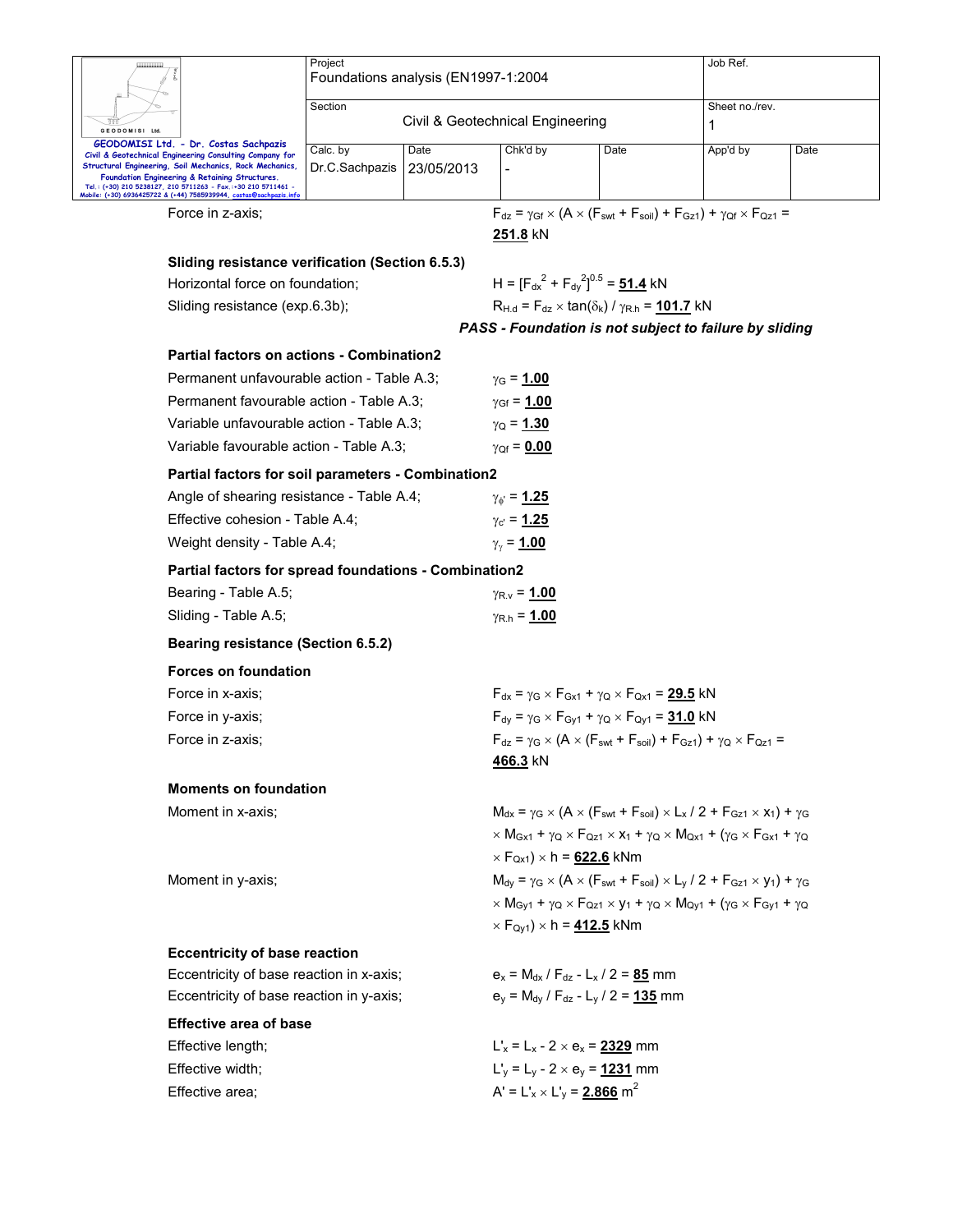|                                                                                                                                                                                                                                                                                                                                                     | Project<br>Foundations analysis (EN1997-1:2004 |                                  |                                                                              |                                                                                                                                 | Job Ref.            |      |  |  |
|-----------------------------------------------------------------------------------------------------------------------------------------------------------------------------------------------------------------------------------------------------------------------------------------------------------------------------------------------------|------------------------------------------------|----------------------------------|------------------------------------------------------------------------------|---------------------------------------------------------------------------------------------------------------------------------|---------------------|------|--|--|
| GEODOMISI Ltd                                                                                                                                                                                                                                                                                                                                       | Section                                        | Civil & Geotechnical Engineering |                                                                              |                                                                                                                                 | Sheet no./rev.<br>1 |      |  |  |
| GEODOMISI Ltd. - Dr. Costas Sachpazis<br>Civil & Geotechnical Engineering Consulting Company for<br>Structural Engineering, Soil Mechanics, Rock Mechanics,<br>Foundation Engineering & Retaining Structures.<br>Tel.: (+30) 210 5238127, 210 5711263 - Fax.:+30 210 5711461 -<br>Mobile: (+30) 6936425722 & (+44) 7585939944, costas@sachpazis.inf | Calc. by<br>Dr.C.Sachpazis                     | Date<br>23/05/2013               | Chk'd by                                                                     | Date                                                                                                                            | App'd by            | Date |  |  |
| Pad base pressure                                                                                                                                                                                                                                                                                                                                   |                                                |                                  |                                                                              |                                                                                                                                 |                     |      |  |  |
| Design base pressure;                                                                                                                                                                                                                                                                                                                               |                                                |                                  | $f_{\text{dz}} = F_{\text{dz}} / A' = 162.7 \text{ kN/m}^2$                  |                                                                                                                                 |                     |      |  |  |
| Net ultimate bearing capacity under drained conditions (Annex D.4)                                                                                                                                                                                                                                                                                  |                                                |                                  |                                                                              |                                                                                                                                 |                     |      |  |  |
| Design angle of shearing resistance;                                                                                                                                                                                                                                                                                                                |                                                |                                  |                                                                              | $\phi'_{d}$ = atan(tan( $\phi'_{k}$ ) / $\gamma_{d'}$ ) = 23.915 deg                                                            |                     |      |  |  |
| Design effective cohesion;                                                                                                                                                                                                                                                                                                                          |                                                |                                  | $c'_{d} = c'_{k}/\gamma_{c'} = 0.000$ kN/m <sup>2</sup>                      |                                                                                                                                 |                     |      |  |  |
| Effective overburden pressure;                                                                                                                                                                                                                                                                                                                      |                                                |                                  |                                                                              | $q = (h + h_{\text{soil}}) \times \gamma_{\text{soil}} - h_{\text{water}} \times \gamma_{\text{water}} = 12.000 \text{ kN/m}^2$ |                     |      |  |  |
| Design effective overburden pressure;                                                                                                                                                                                                                                                                                                               |                                                |                                  | q' = q / $\gamma_{\gamma}$ = 12.000 kN/m <sup>2</sup>                        |                                                                                                                                 |                     |      |  |  |
| Bearing resistance factors;                                                                                                                                                                                                                                                                                                                         |                                                |                                  |                                                                              | $N_q = Exp(\pi \times tan(\phi_d)) \times (tan(45 deg + \phi_d / 2))^2 =$                                                       |                     |      |  |  |
|                                                                                                                                                                                                                                                                                                                                                     |                                                |                                  | 9.519                                                                        |                                                                                                                                 |                     |      |  |  |
|                                                                                                                                                                                                                                                                                                                                                     |                                                |                                  |                                                                              | $N_c = (N_q - 1) \times \cot(\phi_d) = 19.210$                                                                                  |                     |      |  |  |
|                                                                                                                                                                                                                                                                                                                                                     |                                                |                                  |                                                                              | $N_v = 2 \times (N_q - 1) \times \tan(\phi_d) = 7.555$                                                                          |                     |      |  |  |
| Foundation shape factors;                                                                                                                                                                                                                                                                                                                           |                                                |                                  | $s_q = 1 + (L_v / L_x) \times \sin(\phi_d) = 1.214$                          |                                                                                                                                 |                     |      |  |  |
|                                                                                                                                                                                                                                                                                                                                                     |                                                |                                  | $S_v = 1 - 0.3 \times (L_v / L_x) = 0.842$                                   |                                                                                                                                 |                     |      |  |  |
|                                                                                                                                                                                                                                                                                                                                                     |                                                |                                  |                                                                              | $S_c = (S_q \times N_q - 1) / (N_q - 1) = 1.239$                                                                                |                     |      |  |  |
| Load inclination factors;                                                                                                                                                                                                                                                                                                                           |                                                |                                  |                                                                              | $H = [F_{dx}^2 + F_{dy}^2]^{0.5} = 42.8$ kN                                                                                     |                     |      |  |  |
|                                                                                                                                                                                                                                                                                                                                                     |                                                |                                  |                                                                              | $m_v = [2 + (L_v / L_x)] / [1 + (L_v / L_x)] = 1.654$                                                                           |                     |      |  |  |
|                                                                                                                                                                                                                                                                                                                                                     |                                                |                                  |                                                                              | $m_x = [2 + (L'_x / L'_y)] / [1 + (L'_x / L'_y)] = 1.346$                                                                       |                     |      |  |  |
|                                                                                                                                                                                                                                                                                                                                                     |                                                |                                  | $(F_{dx})^2$ = 1.508                                                         | $m = m_x \times cos(atan(F_{dy}/F_{dx}))^2 + m_y \times sin(atan(F_{dy}/F_{dx}))$                                               |                     |      |  |  |
|                                                                                                                                                                                                                                                                                                                                                     |                                                |                                  |                                                                              | $i_q = [1 - H / (F_{dz} + A' \times C'_d \times \cot(\phi'_d))]^m = 0.865$                                                      |                     |      |  |  |
|                                                                                                                                                                                                                                                                                                                                                     |                                                |                                  | $i_v = [1 - H / (F_{dz} + A' \times C_d \times \cot(\phi_d))]^{m+1} = 0.786$ |                                                                                                                                 |                     |      |  |  |
|                                                                                                                                                                                                                                                                                                                                                     |                                                |                                  | $i_c = i_a - (1 - i_a) / (N_c \times \tan(\phi_d)) = 0.849$                  |                                                                                                                                 |                     |      |  |  |
| Net ultimate bearing capacity;                                                                                                                                                                                                                                                                                                                      |                                                |                                  |                                                                              | $n_f = c_d^1 \times N_c \times s_c \times i_c + q' \times N_q \times s_q \times i_q + 0.5 \times \gamma_{sol} \times$           |                     |      |  |  |
|                                                                                                                                                                                                                                                                                                                                                     |                                                |                                  |                                                                              | $L'_v \times N_v \times s_v \times i_v = 181.4$ kN/m <sup>2</sup>                                                               |                     |      |  |  |
|                                                                                                                                                                                                                                                                                                                                                     |                                                |                                  |                                                                              | PASS - Net ultimate bearing capacity exceeds design base pressure                                                               |                     |      |  |  |
| Sliding resistance (Section 6.5.3)                                                                                                                                                                                                                                                                                                                  |                                                |                                  |                                                                              |                                                                                                                                 |                     |      |  |  |
| <b>Forces on foundation</b>                                                                                                                                                                                                                                                                                                                         |                                                |                                  |                                                                              |                                                                                                                                 |                     |      |  |  |
| Force in x-axis;                                                                                                                                                                                                                                                                                                                                    |                                                |                                  |                                                                              | $F_{dx}$ = $\gamma$ <sub>G</sub> $\times$ $F_{Gx1}$ + $\gamma$ <sub>Q</sub> $\times$ $F_{Qx1}$ = <b>29.5</b> kN                 |                     |      |  |  |
| Force in y-axis;                                                                                                                                                                                                                                                                                                                                    |                                                |                                  |                                                                              | $F_{dy} = \gamma_G \times F_{Gy1} + \gamma_Q \times F_{Qy1} = 31.0$ kN                                                          |                     |      |  |  |
| Force in z-axis;                                                                                                                                                                                                                                                                                                                                    |                                                |                                  |                                                                              | $F_{dz} = \gamma_{Gf} \times (A \times (F_{swt} + F_{soil}) + F_{Gz1}) + \gamma_{Qf} \times F_{Qz1} =$                          |                     |      |  |  |
|                                                                                                                                                                                                                                                                                                                                                     |                                                |                                  | 251.8 kN                                                                     |                                                                                                                                 |                     |      |  |  |

| Sliding resistance verification (Section 6.5.3) |                                             |
|-------------------------------------------------|---------------------------------------------|
| Horizontal force on foundation:                 | H = $[F_{dx}^2 + F_{dy}^2]^{0.5} = 42.8$ kN |
| Q                                               |                                             |

Sliding resistance (exp.6.3b);  $R_{H.d} = F_{dz} \times \tan(\delta_k) / \gamma_{R.h} = \frac{101.7}{2} kN$ *PASS - Foundation is not subject to failure by sliding*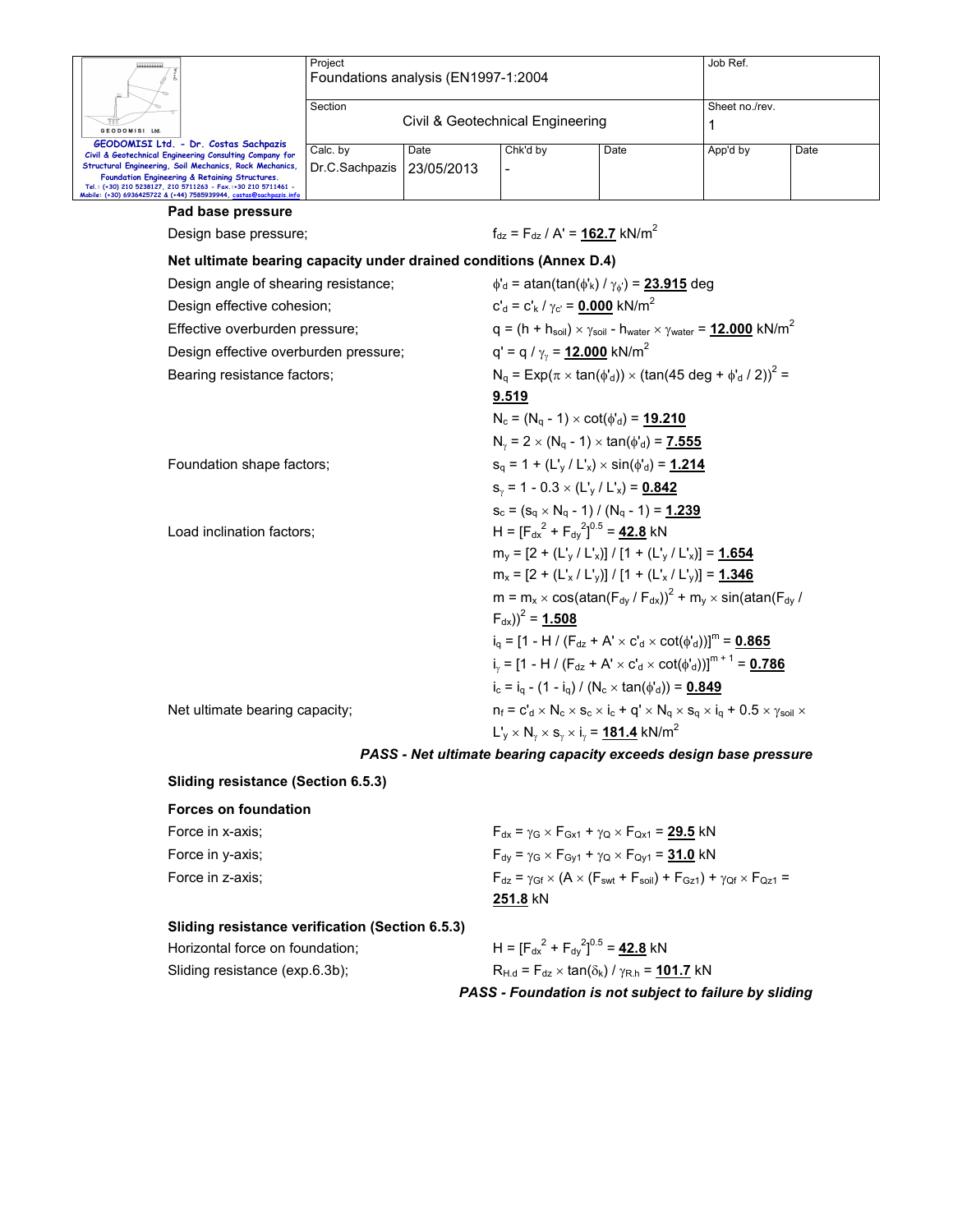|                                                                                                                                    | Project<br>Foundations analysis (EN1997-1:2004                                                                         |  | Job Ref.                                                                                               |                                                                                                           |                |      |  |  |
|------------------------------------------------------------------------------------------------------------------------------------|------------------------------------------------------------------------------------------------------------------------|--|--------------------------------------------------------------------------------------------------------|-----------------------------------------------------------------------------------------------------------|----------------|------|--|--|
|                                                                                                                                    | Section                                                                                                                |  |                                                                                                        |                                                                                                           | Sheet no./rev. |      |  |  |
| GEODOMISI Ltd.                                                                                                                     |                                                                                                                        |  | Civil & Geotechnical Engineering                                                                       |                                                                                                           | 1              |      |  |  |
| GEODOMISI Ltd. - Dr. Costas Sachpazis<br>Civil & Geotechnical Engineering Consulting Company for                                   | Date<br>Calc. by                                                                                                       |  | Chk'd by                                                                                               | Date                                                                                                      | App'd by       | Date |  |  |
| Structural Engineering, Soil Mechanics, Rock Mechanics,<br>Foundation Engineering & Retaining Structures.                          | Dr.C.Sachpazis<br>23/05/2013                                                                                           |  |                                                                                                        |                                                                                                           |                |      |  |  |
| Tel.: (+30) 210 5238127, 210 5711263 - Fax.:+30 210 5711461 -<br>Mobile: (+30) 6936425722 & (+44) 7585939944, costas@sachpazis.inf |                                                                                                                        |  |                                                                                                        |                                                                                                           |                |      |  |  |
|                                                                                                                                    | <b>FOUNDATION DESIGN (EN1992-1-1:2004)</b>                                                                             |  |                                                                                                        |                                                                                                           |                |      |  |  |
| recommended values                                                                                                                 | In accordance with EN1992-1-1:2004 incorporating Corrigendum dated January 2008 and the                                |  |                                                                                                        |                                                                                                           |                |      |  |  |
|                                                                                                                                    | Concrete details (Table 3.1 - Strength and deformation characteristics for concrete)                                   |  |                                                                                                        |                                                                                                           |                |      |  |  |
| Concrete strength class;                                                                                                           |                                                                                                                        |  | C30/37                                                                                                 |                                                                                                           |                |      |  |  |
|                                                                                                                                    | Characteristic compressive cylinder strength;                                                                          |  | $f_{ck} = 30$ N/mm <sup>2</sup>                                                                        |                                                                                                           |                |      |  |  |
|                                                                                                                                    | Characteristic compressive cube strength;                                                                              |  | $f_{ck.cube} = 37$ N/mm <sup>2</sup>                                                                   |                                                                                                           |                |      |  |  |
|                                                                                                                                    | Mean value of compressive cylinder strength;                                                                           |  | $f_{cm} = f_{ck} + 8$ N/mm <sup>2</sup> = 38 N/mm <sup>2</sup>                                         |                                                                                                           |                |      |  |  |
| Mean value of axial tensile strength;                                                                                              |                                                                                                                        |  |                                                                                                        | $f_{\text{ctm}} = 0.3 \text{ N/mm}^2 \times (f_{\text{ck}}/ 1 \text{ N/mm}^2)^{2/3} = 2.9 \text{ N/mm}^2$ |                |      |  |  |
| 5% fractile of axial tensile strength;                                                                                             |                                                                                                                        |  | $f_{\text{ctk},0.05} = 0.7 \times f_{\text{ctm}} = 2.0 \text{ N/mm}^2$                                 |                                                                                                           |                |      |  |  |
|                                                                                                                                    | Secant modulus of elasticity of concrete;                                                                              |  |                                                                                                        | $E_{cm}$ = 22 kN/mm <sup>2</sup> × [f <sub>cm</sub> /10 N/mm <sup>2</sup> ] <sup>0.3</sup> = 32837        |                |      |  |  |
| N/mm <sup>2</sup>                                                                                                                  |                                                                                                                        |  |                                                                                                        |                                                                                                           |                |      |  |  |
| Partial factor for concrete (Table 2.1N);                                                                                          |                                                                                                                        |  | $\gamma_{\rm C}$ = 1.50                                                                                |                                                                                                           |                |      |  |  |
|                                                                                                                                    | Compressive strength coefficient (cl.3.1.6(1));                                                                        |  | $\alpha_{\rm cc}$ = 1.00                                                                               |                                                                                                           |                |      |  |  |
|                                                                                                                                    | Design compressive concrete strength (exp.3.15); $f_{cd} = \alpha_{cc} \times f_{ck} / \gamma_c = 20.0 \text{ N/mm}^2$ |  |                                                                                                        |                                                                                                           |                |      |  |  |
|                                                                                                                                    | Tens strength coeff for plain concrete (cl.12.3.1(1)); $\alpha_{\text{ct,pl}} = 0.80$                                  |  |                                                                                                        |                                                                                                           |                |      |  |  |
|                                                                                                                                    | Des.tens.strength for plain concrete (exp.12.1);                                                                       |  | $f_{\text{ctd,pl}} = \alpha_{\text{ct,pl}} \times f_{\text{ctk,0.05}} / \gamma_C = 1.1 \text{ N/mm}^2$ |                                                                                                           |                |      |  |  |
| Maximum aggregate size;                                                                                                            |                                                                                                                        |  | $h_{agg} = 20$ mm                                                                                      |                                                                                                           |                |      |  |  |
| <b>Reinforcement details</b>                                                                                                       |                                                                                                                        |  |                                                                                                        |                                                                                                           |                |      |  |  |
|                                                                                                                                    | Characteristic yield strength of reinforcement;                                                                        |  | $f_{\text{vk}} = 500 \text{ N/mm}^2$                                                                   |                                                                                                           |                |      |  |  |
| Modulus of elasticity of reinforcement;                                                                                            |                                                                                                                        |  | $E_s$ = 210000 N/mm <sup>2</sup>                                                                       |                                                                                                           |                |      |  |  |
|                                                                                                                                    | Partial factor for reinforcing steel (Table 2.1N);                                                                     |  | $\gamma_{\rm S}$ = 1.15                                                                                |                                                                                                           |                |      |  |  |
| Design yield strength of reinforcement;                                                                                            |                                                                                                                        |  | $f_{yd} = f_{yk} / \gamma_s = 435$ N/mm <sup>2</sup>                                                   |                                                                                                           |                |      |  |  |
| Nominal cover to reinforcement;                                                                                                    |                                                                                                                        |  | $c_{nom} = 30$ mm                                                                                      |                                                                                                           |                |      |  |  |
|                                                                                                                                    | Rectangular section in flexure (Section 6.1)                                                                           |  |                                                                                                        |                                                                                                           |                |      |  |  |
| Design bending moment;                                                                                                             |                                                                                                                        |  | $M_{Ed.x.max} = 135.5$ kNm                                                                             |                                                                                                           |                |      |  |  |
| Depth to tension reinforcement;                                                                                                    |                                                                                                                        |  | $d = h - c_{\text{nom}} - \phi_{x, bot} / 2 = 364$ mm                                                  |                                                                                                           |                |      |  |  |
|                                                                                                                                    |                                                                                                                        |  |                                                                                                        | $K = M_{\text{Ed.x}.\text{max}} / (L_v \times d^2 \times f_{\text{ck}}) = 0.023$                          |                |      |  |  |
|                                                                                                                                    |                                                                                                                        |  | $K' = 0.207$                                                                                           |                                                                                                           |                |      |  |  |
|                                                                                                                                    |                                                                                                                        |  |                                                                                                        | $K'$ > $K$ - No compression reinforcement is required                                                     |                |      |  |  |
| Lever arm;                                                                                                                         |                                                                                                                        |  |                                                                                                        | z = min((d / 2) $\times$ [1 + (1 - 3.53 $\times$ K) <sup>0.5</sup> ], 0.95 $\times$ d) =                  |                |      |  |  |
| 346 mm                                                                                                                             |                                                                                                                        |  |                                                                                                        |                                                                                                           |                |      |  |  |
| Depth of neutral axis;                                                                                                             |                                                                                                                        |  | $x = 2.5 \times (d - z) = 45$ mm                                                                       |                                                                                                           |                |      |  |  |
| Area of tension reinforcement required;                                                                                            |                                                                                                                        |  |                                                                                                        | $A_{\text{sx.botreq}} = M_{\text{Ed.x.max}} / (f_{\text{yd}} \times z) = 902 \text{ mm}^2$                |                |      |  |  |
| Tension reinforcement provided;                                                                                                    |                                                                                                                        |  | 8 No.12 dia.bars bottom (225 c/c)                                                                      |                                                                                                           |                |      |  |  |
| Area of tension reinforcement provided;                                                                                            |                                                                                                                        |  | $A_{\text{sx.bot. prov}} = 905$ mm <sup>2</sup>                                                        |                                                                                                           |                |      |  |  |
| mm <sup>2</sup>                                                                                                                    | Minimum area of reinforcement (exp.9.1N);                                                                              |  |                                                                                                        | $A_{s,min} = max(0.26 \times f_{ctm} / f_{yk}, 0.0013) \times L_y \times d = 822$                         |                |      |  |  |
|                                                                                                                                    | Maximum area of reinforcement (cl.9.2.1.1(3));                                                                         |  |                                                                                                        | $A_{s,max} = 0.04 \times L_y \times d = 21840$ mm <sup>2</sup>                                            |                |      |  |  |

*PASS - Area of reinforcement provided is greater than area of reinforcement required*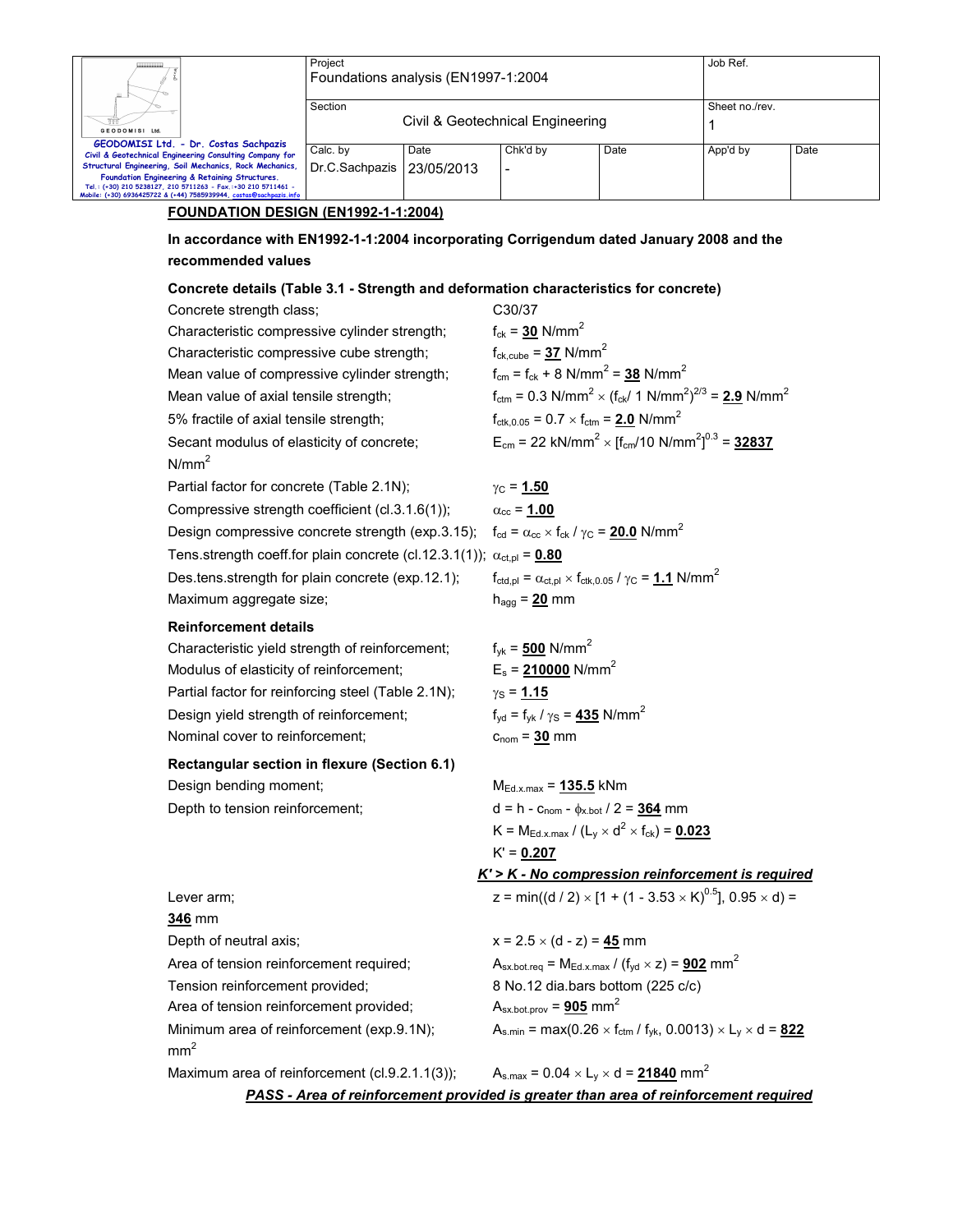| Ш.                                                                                                        | Project<br>Foundations analysis (EN1997-1:2004 | Job Ref.                         |                |      |          |      |
|-----------------------------------------------------------------------------------------------------------|------------------------------------------------|----------------------------------|----------------|------|----------|------|
| <b>GEODOMISI Ltd.</b>                                                                                     | Section                                        | Civil & Geotechnical Engineering | Sheet no./rev. |      |          |      |
| GEODOMISI Ltd. - Dr. Costas Sachpazis                                                                     |                                                |                                  |                |      |          |      |
| Civil & Geotechnical Engineering Consulting Company for                                                   | Calc. bv                                       | Date                             | Chk'd by       | Date | App'd by | Date |
| Structural Engineering, Soil Mechanics, Rock Mechanics,<br>Foundation Engineering & Retaining Structures. | Dr.C.Sachpazis                                 | 23/05/2013                       | -              |      |          |      |
| Tel.: (+30) 210 5238127, 210 5711263 - Fax.:+30 210 5711461 -                                             |                                                |                                  |                |      |          |      |
| Mobile: (+30) 6936425722 & (+44) 7585939944, costas@sachpazis.info                                        |                                                |                                  |                |      |          |      |

| <b>Crack control (Section 7.3)</b>          |                                                                                                                                         |
|---------------------------------------------|-----------------------------------------------------------------------------------------------------------------------------------------|
| Limiting crack width;                       | $w_{max} = 0.3$ mm                                                                                                                      |
| Variable load factor (EN1990 - Table A1.1); | $v_2 = 0.3$                                                                                                                             |
| Serviceability bending moment;              | $M_{\rm sls.x.max}$ = 65.3 kNm                                                                                                          |
| Tensile stress in reinforcement:            | $\sigma_s$ = M <sub>sls.x.max</sub> / (A <sub>sx.bot.prov</sub> $\times$ z) = 208.7 N/mm <sup>2</sup>                                   |
| Load duration factor;                       | $k_t = 0.4$                                                                                                                             |
| Effective depth of concrete in tension;     | $h_{c,ef}$ = min(2.5 $\times$ (h - d), (h - x) / 3, h / 2) = 90 mm                                                                      |
| Effective area of concrete in tension;      | $A_{c.eff} = h_{c.ef} \times L_y = 135000$ mm <sup>2</sup>                                                                              |
| Mean value of concrete tensile strength;    | $f_{\text{ct.eff}} = f_{\text{ctm}} = 2.9 \text{ N/mm}^2$                                                                               |
| Reinforcement ratio:                        | $\rho_{p,eff} = A_{sx,bot,prov} / A_{c,eff} = 0.007$                                                                                    |
| Modular ratio;                              | $\alpha_{\rm e}$ = E <sub>s</sub> / E <sub>cm</sub> = 6.395                                                                             |
| Bond property coefficient;                  | $k_1 = 0.8$                                                                                                                             |
| Strain distribution coefficient;            | $k_2 = 0.5$                                                                                                                             |
|                                             | $k_3 = 3.4$                                                                                                                             |
|                                             | $k_4$ = 0.425                                                                                                                           |
| Maximum crack spacing (exp.7.11);           | $S_{r, max} = k_3 \times C_{nom} + k_1 \times k_2 \times k_4 \times \phi_{x, bot} / \rho_{p,eff} = 406$                                 |
| mm                                          |                                                                                                                                         |
| Maximum crack width (exp.7.8);              | $w_k = s_{r,\text{max}} \times \text{max}([\sigma_s - k_t \times (f_{\text{ct.eff}} / \rho_{p,\text{eff}}) \times (1 + \alpha_e \times$ |
|                                             | $(\rho_{p.eff})$ / $E_s$ ,                                                                                                              |
|                                             | $0.6 \times \sigma_s / E_s$ = 0.242 mm                                                                                                  |

*PASS - Maximum crack width is less than limiting crack width***Rectangular section in shear** 

| (Section 6.2) |  |
|---------------|--|
|               |  |

| Design shear force;                            | $abs(V_{Ed.x,min}) = 169.2$ kN                                                                                                    |
|------------------------------------------------|-----------------------------------------------------------------------------------------------------------------------------------|
|                                                | $C_{\text{Rd},c}$ = 0.18 / $\gamma_{\text{C}}$ = 0.120                                                                            |
|                                                | $k = min(1 + \sqrt{200} \text{ mm } / \text{ d}), 2) = 1.745$                                                                     |
| Longitudinal reinforcement ratio;              | $p_1 = min(A_{sx,bot,prov} / (L_v \times d), 0.02) = 0.002$                                                                       |
|                                                | $v_{\text{min}} = 0.035 \text{ N}^{1/2}/\text{mm} \times \text{K}^{3/2} \times \text{f}_{\text{ck}}^{0.5} = 0.442 \text{ N/mm}^2$ |
| Design shear resistance (exp.6.2a & 6.2b);     | $V_{\text{Rd.c}} = \max(C_{\text{Rd.c}} \times k \times (100 \text{ N}^2/\text{mm}^4 \times \rho_1 \times f_{\text{ck}})^{1/3},$  |
| $v_{min}$ ) $\times$ L <sub>v</sub> $\times$ d |                                                                                                                                   |

VRd.c = **238.7** kN

### *PASS - Design shear resistance exceeds design shear force*

## **Rectangular section in flexure (Section 6.1)**

| Design bending moment;                  | $M_{Ed.y.max} = 77.9$ kNm                                                                |
|-----------------------------------------|------------------------------------------------------------------------------------------|
| Depth to tension reinforcement:         | d = h - $c_{\text{nom}}$ - $\phi_{x.bot}$ - $\phi_{y.bot}$ / 2 = 352 mm                  |
|                                         | $K = M_{Ed.y.max} / (L_x \times d^2 \times f_{ck}) = 0.008$                              |
|                                         | $K' = 0.207$                                                                             |
|                                         | $K'$ > K - No compression reinforcement is required                                      |
| Lever arm;                              | z = min((d / 2) $\times$ [1 + (1 - 3.53 $\times$ K) <sup>0.5</sup> ], 0.95 $\times$ d) = |
| <b>334 mm</b>                           |                                                                                          |
| Depth of neutral axis;                  | $x = 2.5 \times (d - z) = 44$ mm                                                         |
| Area of tension reinforcement required; | $A_{sy.bot.req}$ = M <sub>Ed.y.max</sub> / (f <sub>yd</sub> × z) = 536 mm <sup>2</sup>   |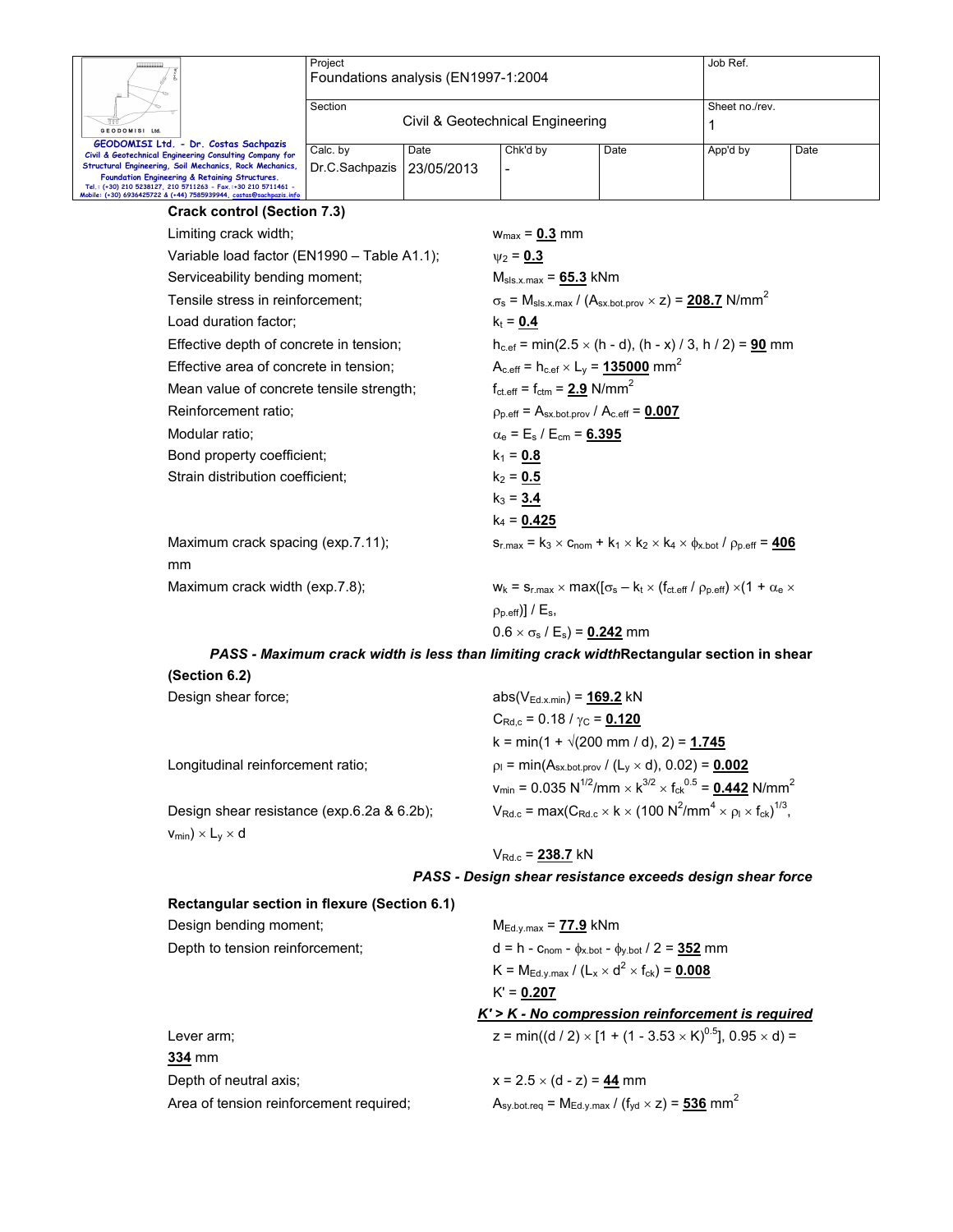|                                   |                                                                                                                         | Project<br>Foundations analysis (EN1997-1:2004 |                                                                           |                                                                                                                                   |                                 | Job Ref.                                                                                                                                              |      |  |
|-----------------------------------|-------------------------------------------------------------------------------------------------------------------------|------------------------------------------------|---------------------------------------------------------------------------|-----------------------------------------------------------------------------------------------------------------------------------|---------------------------------|-------------------------------------------------------------------------------------------------------------------------------------------------------|------|--|
|                                   |                                                                                                                         |                                                |                                                                           |                                                                                                                                   |                                 |                                                                                                                                                       |      |  |
| Section                           |                                                                                                                         |                                                |                                                                           | Sheet no./rev.<br>Civil & Geotechnical Engineering                                                                                |                                 |                                                                                                                                                       |      |  |
| GEODOMISI Ltd.                    |                                                                                                                         |                                                |                                                                           |                                                                                                                                   |                                 | 1                                                                                                                                                     |      |  |
|                                   | GEODOMISI Ltd. - Dr. Costas Sachpazis<br>Civil & Geotechnical Engineering Consulting Company for                        | Calc. by                                       | Date                                                                      | Chk'd by                                                                                                                          | Date                            | App'd by                                                                                                                                              | Date |  |
|                                   | Structural Engineering, Soil Mechanics, Rock Mechanics,<br>Foundation Engineering & Retaining Structures.               | Dr.C.Sachpazis                                 | 23/05/2013                                                                |                                                                                                                                   |                                 |                                                                                                                                                       |      |  |
|                                   | Tel.: (+30) 210 5238127, 210 5711263 - Fax.:+30 210 5711461 -<br>Mobile: (+30) 6936425722 & (+44) 7585939944, costas@sc |                                                |                                                                           |                                                                                                                                   |                                 |                                                                                                                                                       |      |  |
|                                   | Tension reinforcement provided;                                                                                         |                                                |                                                                           | 12 No.12 dia.bars bottom (225 c/c)                                                                                                |                                 |                                                                                                                                                       |      |  |
|                                   | Area of tension reinforcement provided;                                                                                 |                                                |                                                                           | $A_{sy.bot.prov} = 1357$ mm <sup>2</sup>                                                                                          |                                 |                                                                                                                                                       |      |  |
|                                   | Minimum area of reinforcement (exp.9.1N);<br>mm <sup>2</sup>                                                            |                                                |                                                                           |                                                                                                                                   |                                 | $A_{s,min} = max(0.26 \times f_{ctm} / f_{yk}, 0.0013) \times L_x \times d = 1325$                                                                    |      |  |
|                                   | Maximum area of reinforcement (cl.9.2.1.1(3));                                                                          |                                                |                                                                           | $A_{s,max} = 0.04 \times L_x \times d = 35200$ mm <sup>2</sup>                                                                    |                                 |                                                                                                                                                       |      |  |
|                                   |                                                                                                                         |                                                |                                                                           | <b>PASS - Area of reinforcement provided is greater than area of reinforcement required</b>                                       |                                 |                                                                                                                                                       |      |  |
|                                   | <b>Crack control (Section 7.3)</b>                                                                                      |                                                |                                                                           |                                                                                                                                   |                                 |                                                                                                                                                       |      |  |
|                                   | Limiting crack width;                                                                                                   |                                                |                                                                           | $W_{max} = 0.3$ mm                                                                                                                |                                 |                                                                                                                                                       |      |  |
|                                   | Variable load factor (EN1990 - Table A1.1);                                                                             |                                                |                                                                           | $\psi_2 = 0.3$                                                                                                                    |                                 |                                                                                                                                                       |      |  |
|                                   | Serviceability bending moment;                                                                                          |                                                |                                                                           | $M_{\rm sls.v.max} = 39.4$ kNm                                                                                                    |                                 |                                                                                                                                                       |      |  |
|                                   | Tensile stress in reinforcement;                                                                                        |                                                |                                                                           |                                                                                                                                   |                                 | $\sigma_s$ = M <sub>sls.y.max</sub> / (A <sub>sy.bot.prov</sub> $\times$ z) = <b>86.8</b> N/mm <sup>2</sup>                                           |      |  |
|                                   | Load duration factor;                                                                                                   |                                                |                                                                           | $k_t = 0.4$                                                                                                                       |                                 |                                                                                                                                                       |      |  |
|                                   | Effective depth of concrete in tension;                                                                                 |                                                |                                                                           |                                                                                                                                   |                                 |                                                                                                                                                       |      |  |
|                                   | Effective area of concrete in tension;                                                                                  |                                                |                                                                           | $h_{c.ef}$ = min(2.5 $\times$ (h - d), (h - x) / 3, h / 2) = 119 mm<br>$A_{c.eff} = h_{c.ef} \times L_x = 296667$ mm <sup>2</sup> |                                 |                                                                                                                                                       |      |  |
|                                   | Mean value of concrete tensile strength;                                                                                |                                                |                                                                           | $f_{\text{ct.eff}} = f_{\text{ctm}} = 2.9$ N/mm <sup>2</sup>                                                                      |                                 |                                                                                                                                                       |      |  |
| Reinforcement ratio;              |                                                                                                                         |                                                | $\rho_{p. eff}$ = A <sub>sy.bot.prov</sub> / A <sub>c.eff</sub> = $0.005$ |                                                                                                                                   |                                 |                                                                                                                                                       |      |  |
| Modular ratio:                    |                                                                                                                         |                                                | $\alpha_e = E_s / E_{cm} = 6.395$                                         |                                                                                                                                   |                                 |                                                                                                                                                       |      |  |
|                                   | Bond property coefficient;                                                                                              |                                                |                                                                           | $k_1 = 0.8$                                                                                                                       |                                 |                                                                                                                                                       |      |  |
|                                   | Strain distribution coefficient;                                                                                        |                                                |                                                                           | $k_2 = 0.5$                                                                                                                       |                                 |                                                                                                                                                       |      |  |
|                                   |                                                                                                                         |                                                |                                                                           | $k_3 = 3.4$                                                                                                                       |                                 |                                                                                                                                                       |      |  |
| Maximum crack spacing (exp.7.11); |                                                                                                                         |                                                |                                                                           | $k_4$ = 0.425                                                                                                                     |                                 |                                                                                                                                                       |      |  |
|                                   |                                                                                                                         |                                                |                                                                           |                                                                                                                                   |                                 | $S_{r,\text{max}} = k_3 \times (C_{\text{nom}} + \phi_{x,\text{bot}}) + k_1 \times k_2 \times k_4 \times \phi_{y,\text{bot}}$ / $\rho_{p,\text{eff}}$ |      |  |
|                                   | $= 589$ mm                                                                                                              |                                                |                                                                           |                                                                                                                                   |                                 |                                                                                                                                                       |      |  |
| Maximum crack width (exp.7.8);    |                                                                                                                         |                                                |                                                                           |                                                                                                                                   |                                 | $W_k = S_{r, max} \times max((\sigma_s - k_t \times (f_{ct, eff} / \rho_{p, eff}) \times (1 + \alpha_e \times$                                        |      |  |
|                                   |                                                                                                                         |                                                |                                                                           | $\rho_{p.eff}$ ] / $E_s$ ,                                                                                                        |                                 |                                                                                                                                                       |      |  |
|                                   |                                                                                                                         |                                                |                                                                           | $0.6 \times \sigma_s / E_s$ = 0.146 mm                                                                                            |                                 |                                                                                                                                                       |      |  |
|                                   |                                                                                                                         |                                                |                                                                           |                                                                                                                                   |                                 | PASS - Maximum crack width is less than limiting crack widthRectangular section in flexure                                                            |      |  |
|                                   | (Section 6.1)                                                                                                           |                                                |                                                                           |                                                                                                                                   |                                 |                                                                                                                                                       |      |  |
|                                   | Design bending moment;                                                                                                  |                                                |                                                                           | $abs(M_{Ed.v.min}) = 1.9$ kNm                                                                                                     |                                 |                                                                                                                                                       |      |  |
|                                   | Depth to tension reinforcement;                                                                                         |                                                |                                                                           | d = h - $C_{\text{nom}}$ - $\phi_{x \text{top}}$ - $\phi_{y \text{top}}$ / 2 = 340 mm                                             |                                 |                                                                                                                                                       |      |  |
|                                   |                                                                                                                         |                                                |                                                                           | K = abs( $M_{Ed,y,min}$ ) / (L <sub>x</sub> × d <sup>2</sup> × f <sub>ck</sub> ) = <b>0.000</b>                                   |                                 |                                                                                                                                                       |      |  |
|                                   |                                                                                                                         |                                                |                                                                           | $K' = 0.207$                                                                                                                      |                                 |                                                                                                                                                       |      |  |
|                                   |                                                                                                                         |                                                |                                                                           |                                                                                                                                   |                                 | K' > K - No compression reinforcement is required                                                                                                     |      |  |
|                                   | Lever arm;                                                                                                              |                                                |                                                                           |                                                                                                                                   |                                 | z = min((d / 2) × [1 + (1 - 3.53 × K) <sup>0.5</sup> ], 0.95 × d) =                                                                                   |      |  |
|                                   | 323 mm                                                                                                                  |                                                |                                                                           |                                                                                                                                   |                                 |                                                                                                                                                       |      |  |
|                                   | Depth of neutral axis;                                                                                                  |                                                |                                                                           | $x = 2.5 \times (d - z) = 43$ mm                                                                                                  |                                 |                                                                                                                                                       |      |  |
|                                   | Area of tension reinforcement required;                                                                                 |                                                |                                                                           |                                                                                                                                   |                                 | $A_{\text{sy-top.}req}$ = abs(M <sub>Ed.y.min</sub> ) / (f <sub>yd</sub> × z) = 14 mm <sup>2</sup>                                                    |      |  |
|                                   | Tension reinforcement provided;                                                                                         |                                                |                                                                           |                                                                                                                                   | 10 No.20 dia.bars top (275 c/c) |                                                                                                                                                       |      |  |
|                                   | Area of tension reinforcement provided;                                                                                 |                                                |                                                                           | $A_{\text{sy.top.prov}} = 3142 \text{ mm}^2$                                                                                      |                                 |                                                                                                                                                       |      |  |
|                                   | Minimum area of reinforcement (exp.9.1N);                                                                               |                                                |                                                                           |                                                                                                                                   |                                 | $A_{s,min} = max(0.26 \times f_{ctm} / f_{yk}, 0.0013) \times L_x \times d = 1280$                                                                    |      |  |
|                                   | mm <sup>2</sup>                                                                                                         |                                                |                                                                           |                                                                                                                                   |                                 |                                                                                                                                                       |      |  |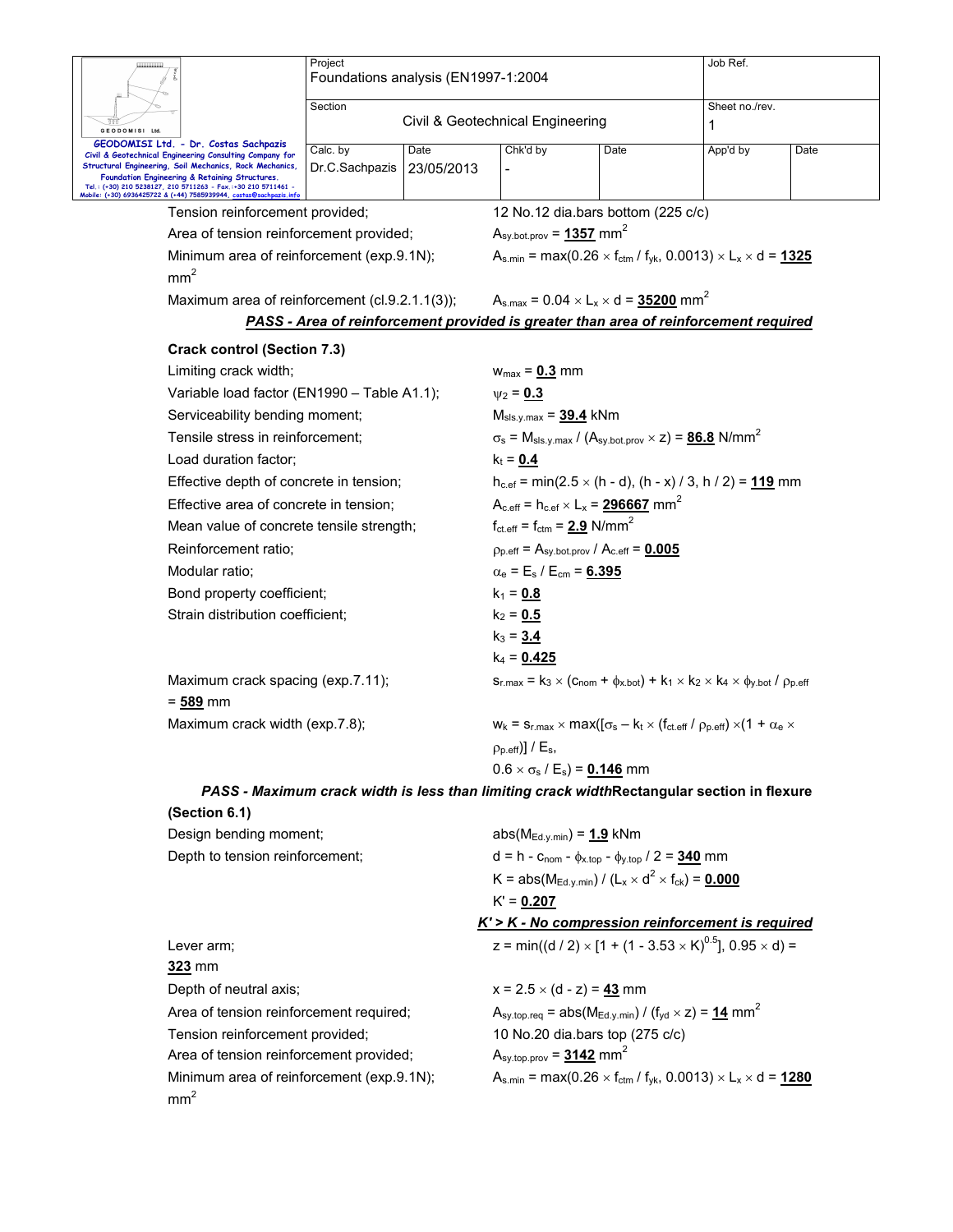|                                                                                                                                     | Project                             |            |          |      | Job Ref.       |      |  |
|-------------------------------------------------------------------------------------------------------------------------------------|-------------------------------------|------------|----------|------|----------------|------|--|
|                                                                                                                                     | Foundations analysis (EN1997-1:2004 |            |          |      |                |      |  |
|                                                                                                                                     |                                     |            |          |      |                |      |  |
|                                                                                                                                     | Section                             |            |          |      | Sheet no./rev. |      |  |
|                                                                                                                                     | Civil & Geotechnical Engineering    |            |          |      |                |      |  |
| GEODOMISI Ltd.                                                                                                                      |                                     |            |          |      |                |      |  |
| GEODOMISI Ltd. - Dr. Costas Sachpazis                                                                                               | Calc. by                            | Date       | Chk'd by | Date | App'd by       | Date |  |
| Civil & Geotechnical Engineering Consulting Company for                                                                             |                                     |            |          |      |                |      |  |
| Structural Engineering, Soil Mechanics, Rock Mechanics,                                                                             | Dr.C.Sachpazis                      | 23/05/2013 |          |      |                |      |  |
| Foundation Engineering & Retaining Structures.                                                                                      |                                     |            |          |      |                |      |  |
| Tel.: (+30) 210 5238127, 210 5711263 - Fax.:+30 210 5711461 -<br>Mobile: (+30) 6936425722 & (+44) 7585939944, costas@sachpazis.info |                                     |            |          |      |                |      |  |
|                                                                                                                                     |                                     |            |          |      |                |      |  |

Maximum area of reinforcement (cl.9.2.1.1(3));  $A_{s,max} = 0.04 \times L_x \times d = 34000 \text{ mm}^2$ 

*PASS - Area of reinforcement provided is greater than area of reinforcement required*

| <b>Crack control (Section 7.3)</b>          |                                                                                                                  |
|---------------------------------------------|------------------------------------------------------------------------------------------------------------------|
| Limiting crack width;                       | $w_{max} = 0.3$ mm                                                                                               |
| Variable load factor (EN1990 - Table A1.1); | $\psi_2 = 0.3$                                                                                                   |
| Serviceability bending moment;              | $abs(M_{sls.y.min}) = 1.9$ kNm                                                                                   |
| Tensile stress in reinforcement;            | $\sigma_s$ = abs( $M_{sls,v,min}$ ) / (A <sub>sy.top.prov</sub> × z) = 1.9 N/mm <sup>2</sup>                     |
| Load duration factor:                       | $k_t = 0.4$                                                                                                      |
| Effective depth of concrete in tension;     | $h_{c,ef}$ = min(2.5 $\times$ (h - d), (h - x) / 3, h / 2) = 119 mm                                              |
| Effective area of concrete in tension;      | $A_{c.eff} = h_{c.ef} \times L_x = 297917$ mm <sup>2</sup>                                                       |
| Mean value of concrete tensile strength;    | $f_{\text{ct.eff}} = f_{\text{ctm}} = 2.9 \text{ N/mm}^2$                                                        |
| Reinforcement ratio:                        | $\rho_{p. eff}$ = A <sub>sy.top.prov</sub> / A <sub>c.eff</sub> = $0.011$                                        |
| Modular ratio;                              | $\alpha_e = E_s / E_{cm} = 6.395$                                                                                |
| Bond property coefficient;                  | $k_1 = 0.8$                                                                                                      |
| Strain distribution coefficient;            | $k_2 = 0.5$                                                                                                      |
|                                             | $k_3 = 3.4$                                                                                                      |
|                                             | $k_4 = 0.425$                                                                                                    |
| Maximum crack spacing (exp.7.11);           | $S_{r,max} = k_3 \times (C_{nom} + \phi_{x-top}) + k_1 \times k_2 \times k_4 \times \phi_{y-top} / \rho_{p-eff}$ |
| = 492 mm                                    |                                                                                                                  |
| Maximum crack width (exp.7.8);              | $W_k = S_{r, max} \times max(\sigma_s - k_t \times (f_{ct, eff} / \rho_{p, eff}) \times (1 + \alpha_e \times$    |
|                                             | $\rho_{\text{p.eff}}$ ] / $E_{\text{s}}$ ,                                                                       |

$$
0.6 \times \sigma_s / E_s = 0.003
$$
 mm

*PASS - Maximum crack width is less than limiting crack width***Rectangular section in shear** 

**(Section 6.2)** 

| Design shear force;                        | $abs(V_{Ed.y.min}) = 11.9$ kN                                                                                                     |
|--------------------------------------------|-----------------------------------------------------------------------------------------------------------------------------------|
|                                            | $C_{\text{Rd.c}}$ = 0.18 / $\gamma_{\text{C}}$ = 0.120                                                                            |
|                                            | $k = min(1 + \sqrt{200} \text{ mm } / \text{ d}), 2) = 1.767$                                                                     |
| Longitudinal reinforcement ratio:          | $p_1 = min(A_{sy,bot.prov} / (L_x \times d), 0.02) = 0.002$                                                                       |
|                                            | $v_{\text{min}} = 0.035 \text{ N}^{1/2}/\text{mm} \times \text{K}^{3/2} \times \text{f}_{\text{ck}}^{0.5} = 0.450 \text{ N/mm}^2$ |
| Design shear resistance (exp.6.2a & 6.2b); | $V_{\text{Rd.c}} = \max(C_{\text{Rd.c}} \times k \times (100 \text{ N}^2/\text{mm}^4 \times \rho_1 \times f_{\text{ck}})^{1/3},$  |
| $V_{min}$ ) $\times$ $L_x \times d$        |                                                                                                                                   |
|                                            | $V_{\rm Rdc}$ = 382.7 kN                                                                                                          |

| PASS - Design shear resistance exceeds design shear force |  |
|-----------------------------------------------------------|--|
|-----------------------------------------------------------|--|

| <b>Punching shear (Section 6.4)</b>              |                                                                                |
|--------------------------------------------------|--------------------------------------------------------------------------------|
| Strength reduction factor (exp 6.6N);            | $v = 0.6 \times [1 - f_{ck} / 250 \text{ N/mm}^2] = 0.528$                     |
| Average depth to reinforcement;                  | $d = 358$ mm                                                                   |
| Maximum punching shear resistance (cl.6.4.5(3)); | $v_{\text{Rd,max}} = 0.5 \times v \times f_{\text{cd}} = 5.280 \text{ N/mm}^2$ |
|                                                  | k = min(1 + $\sqrt{200}$ mm / d), 2) = 1.747                                   |
| Longitudinal reinforcement ratio (cl.6.4.4(1));  | $p_{1x} = A_{sx.bot.prov} / (L_y \times d) = 0.002$                            |
|                                                  | $p_{1y} = A_{sy.bot,prov} / (L_x \times d) = 0.002$                            |